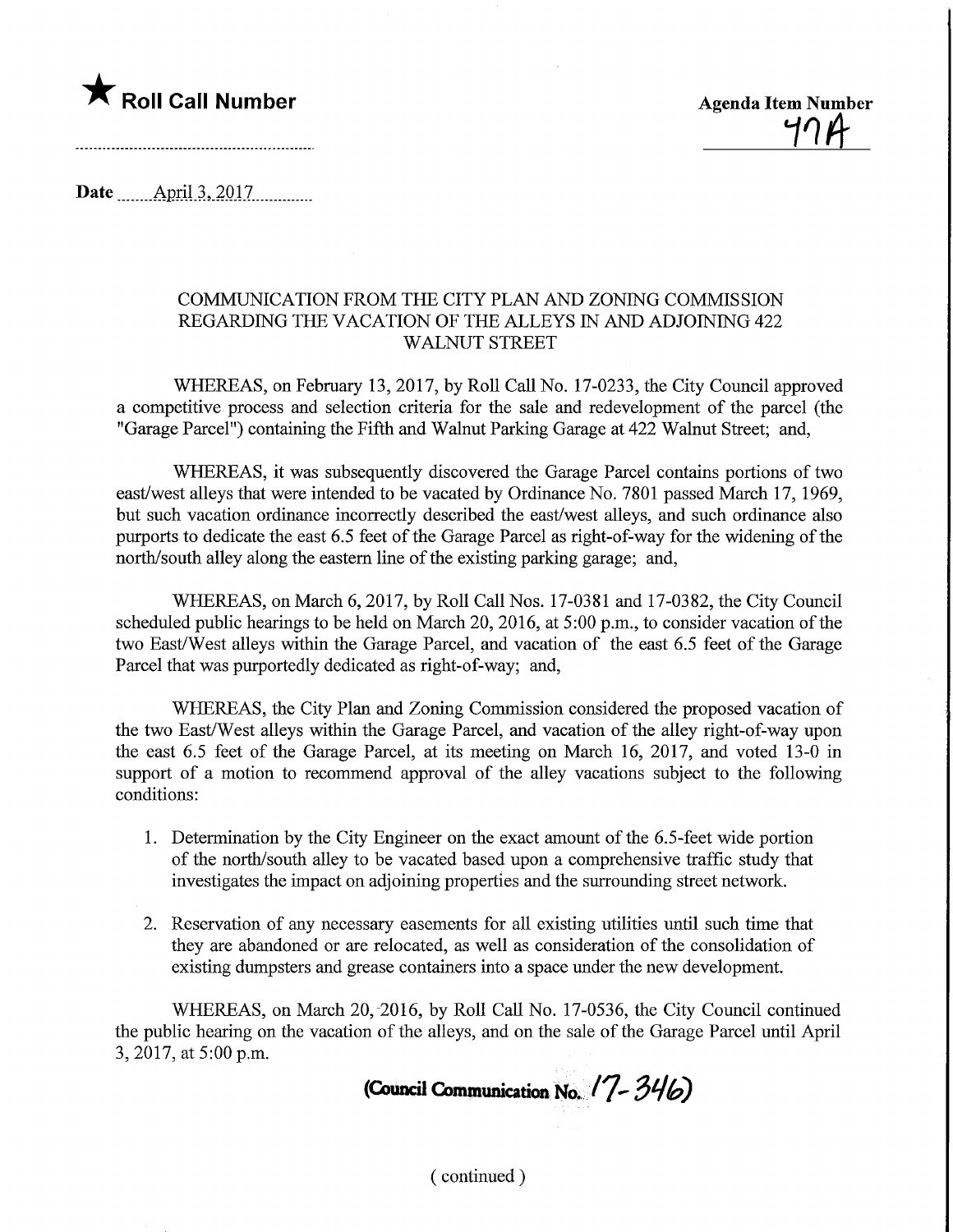

Agenda Item Number<br>474 Agenda Item Nur<br/><br> $47<sup>h</sup>$ 

Date ........April.3,.2017,

MOVED by to receive and filed the report and recommendation of the City Plan and Zoning Commission.

FORM APPROVED:

Roge K Blow Roger K. Brown

 $\sim 100$ 

Assistant City Attorney G:\APPDATA\LEGAL\Urban-Renewal\Metro\Projects\5th & Walnut\2nd Round\RC Continue Hrgs.doc

| <b>COUNCIL ACTION</b> | <b>YEAS</b> | <b>NAYS</b> | <b>PASS</b> | <b>ABSENT</b>   | <b>CERTIFICATE</b>                                                                                   |
|-----------------------|-------------|-------------|-------------|-----------------|------------------------------------------------------------------------------------------------------|
| <b>COWNIE</b>         |             |             |             |                 |                                                                                                      |
| <b>COLEMAN</b>        |             |             |             |                 | I, DIANE RAUH, City Clerk of said City hereby                                                        |
| <b>GATTO</b>          |             |             |             |                 | certify that at a meeting of the City Council of<br>said City of Des Moines, held on the above date, |
| <b>GRAY</b>           |             |             |             |                 | among other proceedings the above was adopted.                                                       |
| <b>HENSLEY</b>        |             |             |             |                 |                                                                                                      |
| <b>MOORE</b>          |             |             |             |                 | IN WITNESS WHEREOF, I have hereunto set my<br>hand and affixed my seal the day and year first        |
| <b>WESTERGAARD</b>    |             |             |             |                 | above written.                                                                                       |
| <b>TOTAL</b>          |             |             |             |                 |                                                                                                      |
| <b>MOTION CARRIED</b> |             |             |             | <b>APPROVED</b> |                                                                                                      |
|                       |             |             |             |                 |                                                                                                      |
|                       |             |             |             |                 |                                                                                                      |
|                       |             |             |             |                 |                                                                                                      |
| Mayor                 |             |             |             |                 | City Clerk                                                                                           |
|                       |             |             |             |                 |                                                                                                      |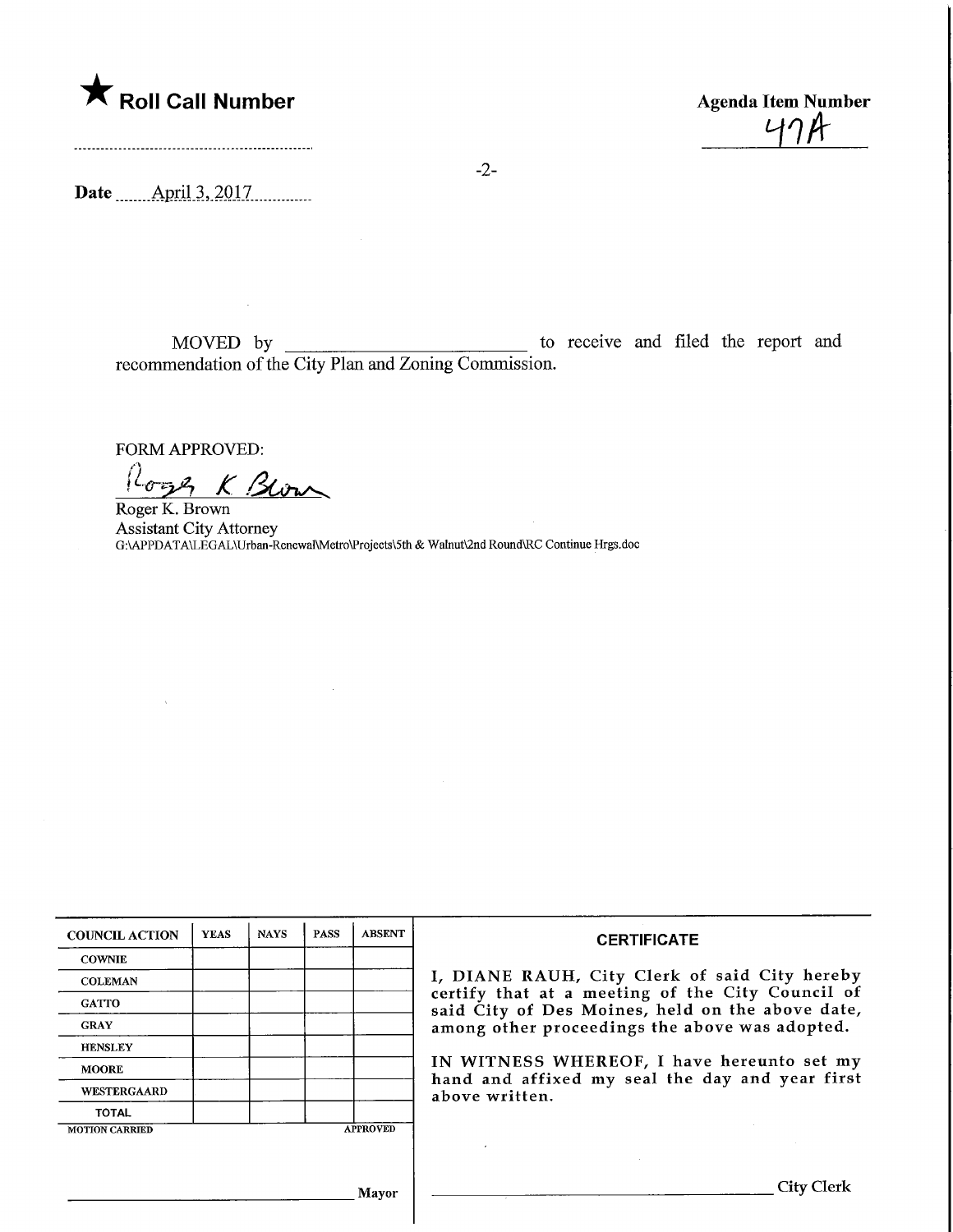1A&1B

|                                                                                     |                    |                                                                                                                                                                                                                                                                                                                                                                                                                                                                                                                                                      | City Manager initiated request for the property known as 422 Walnut Street.                                                                                                                                                                                   |  |              |                                          |              |           | File #       |              |  |
|-------------------------------------------------------------------------------------|--------------------|------------------------------------------------------------------------------------------------------------------------------------------------------------------------------------------------------------------------------------------------------------------------------------------------------------------------------------------------------------------------------------------------------------------------------------------------------------------------------------------------------------------------------------------------------|---------------------------------------------------------------------------------------------------------------------------------------------------------------------------------------------------------------------------------------------------------------|--|--------------|------------------------------------------|--------------|-----------|--------------|--------------|--|
|                                                                                     |                    |                                                                                                                                                                                                                                                                                                                                                                                                                                                                                                                                                      |                                                                                                                                                                                                                                                               |  |              |                                          |              |           |              | 11-2017-1.03 |  |
| <b>Description</b><br>of Action                                                     |                    | Approval of Part A) Vacation of the two East/West alleys lying South of and adjoining Lots 2<br>and 4, in Block 21, Fort Des Moines, an Official Plat, which are between Walnut Street and<br>Court Avenue from the North/South alley to 5th Avenue and approval of Part B) Vacation of the<br>West 6.5 feet of the North/South alley between 4th Street and 5th Avenue from Walnut Street<br>to Court Avenue, which is described as the East 6.5 feet of Lots 1 through 6, in Block 21, Fort<br>Des Moines, an Official Plat subject to conditions. |                                                                                                                                                                                                                                                               |  |              |                                          |              |           |              |              |  |
| <b>PlanDSM Future Land Use</b>                                                      |                    |                                                                                                                                                                                                                                                                                                                                                                                                                                                                                                                                                      | Current: Downtown Mixed Use.<br>Proposed: N/A.                                                                                                                                                                                                                |  |              |                                          |              |           |              |              |  |
| <b>Mobilizing Tomorrow</b><br><b>Transportation Plan</b>                            |                    |                                                                                                                                                                                                                                                                                                                                                                                                                                                                                                                                                      | No planned improvements.                                                                                                                                                                                                                                      |  |              |                                          |              |           |              |              |  |
| <b>Current Zoning District</b>                                                      |                    |                                                                                                                                                                                                                                                                                                                                                                                                                                                                                                                                                      | "C-3" Central Business District Commercial District, "C-3R" Central Business<br>District Mixed-Residential District, "GGP" Gambling Games Prohibition Overlay<br>District, "D-O" Downtown Overlay District, and "FSO" Freestanding Signs<br>Overlay District. |  |              |                                          |              |           |              |              |  |
| <b>Proposed Zoning District</b>                                                     |                    |                                                                                                                                                                                                                                                                                                                                                                                                                                                                                                                                                      | N/A.                                                                                                                                                                                                                                                          |  |              |                                          |              |           |              |              |  |
| <b>Consent Card Responses</b><br><b>Subject Property</b><br>Outside Area (200 feet) |                    |                                                                                                                                                                                                                                                                                                                                                                                                                                                                                                                                                      | In Favor                                                                                                                                                                                                                                                      |  | Not In Favor |                                          | Undetermined |           | % Opposition |              |  |
| <b>Plan and Zoning</b><br><b>Commission Action</b>                                  | Approval<br>Denial |                                                                                                                                                                                                                                                                                                                                                                                                                                                                                                                                                      |                                                                                                                                                                                                                                                               |  |              | Required 6/7 Vote of<br>the City Council |              | Yes<br>No |              | X            |  |

 $\bar{L}$  $\ddot{\phantom{a}}$ 

 $\bar{z}$ 

 $\sim$ 

 $\Delta_{\rm{max}}$ 

 $\sim$ 

 $\bar{z}$ 

 $\hat{\mathbf{v}}$ 

 $\bar{z}$ 

 $\mathcal{L}_{\mathcal{A}}$ 

 $\sim$  $\sim$  .



 $\sim 10^7$ 

 $\sim$ 

 $\sim$   $\sim$ 

 $1$  inch  $=137$  feet

 $\ddot{\phantom{a}}$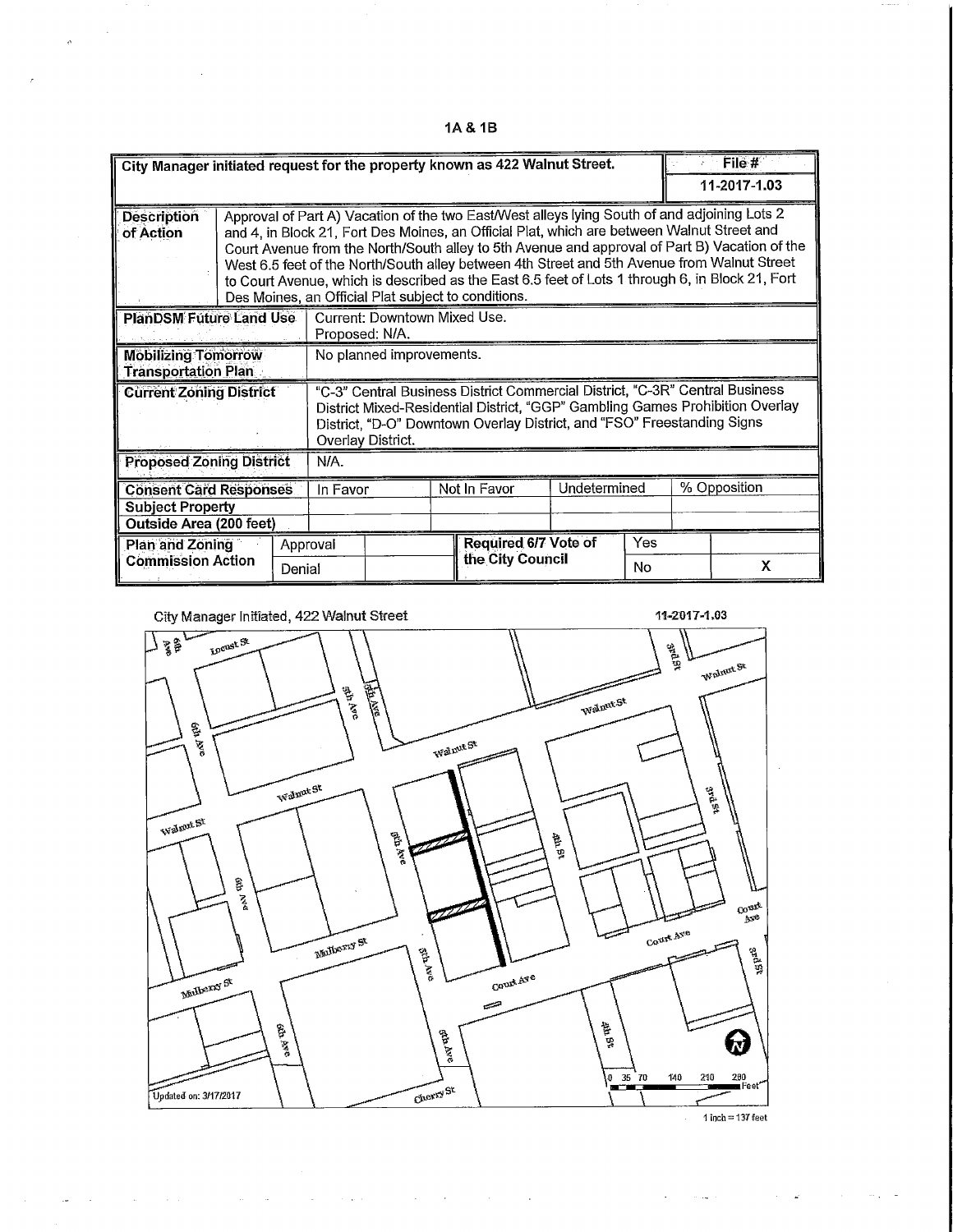

March 17, 2017

Honorable Mayor and City Council City of Des Moines, Iowa

Members:

Communication from the City Plan and Zoning Commission advising that at their meeting held March 16, 2017, the following action was taken regarding a City Manager-initiated request for vacation of the following segments of alley Right-Of-Way intervening the property known as 422 Walnut Street.

#### COMMISSION RECOMMENDATION:

| Yes | <b>Nays</b> | Pass | Absent |
|-----|-------------|------|--------|
| Χ   |             |      |        |
| Χ   |             |      |        |
| Χ   |             |      |        |
|     |             |      | Χ      |
| Χ   |             |      |        |
| Χ   |             |      |        |
| Χ   |             |      |        |
| Χ   |             |      |        |
| Χ   |             |      |        |
| Χ   |             |      |        |
| Х   |             |      |        |
|     |             |      | Χ      |
| Х   |             |      |        |
| Χ   |             |      |        |
| Χ   |             |      |        |
|     |             |      |        |

After public hearing, the members voted 13-0 as follows:

APPROVAL of Part A) the requested vacation of segments of east/west alley Right-of-Way subject to reservation of any necessary easements for all existing utilities until such time that they are abandoned or are relocated and approval of Part B) the requested vacation of the western 6.5 feet of the subject north/south alley right-of-way subject to the following riat triey are abandoned or are relocated and approval of Fart D) the requested vacation.<br>the western 6.5 feet of the subject north/south alley right-of-way subject to the following<br>conditions: (11-2017-1.03)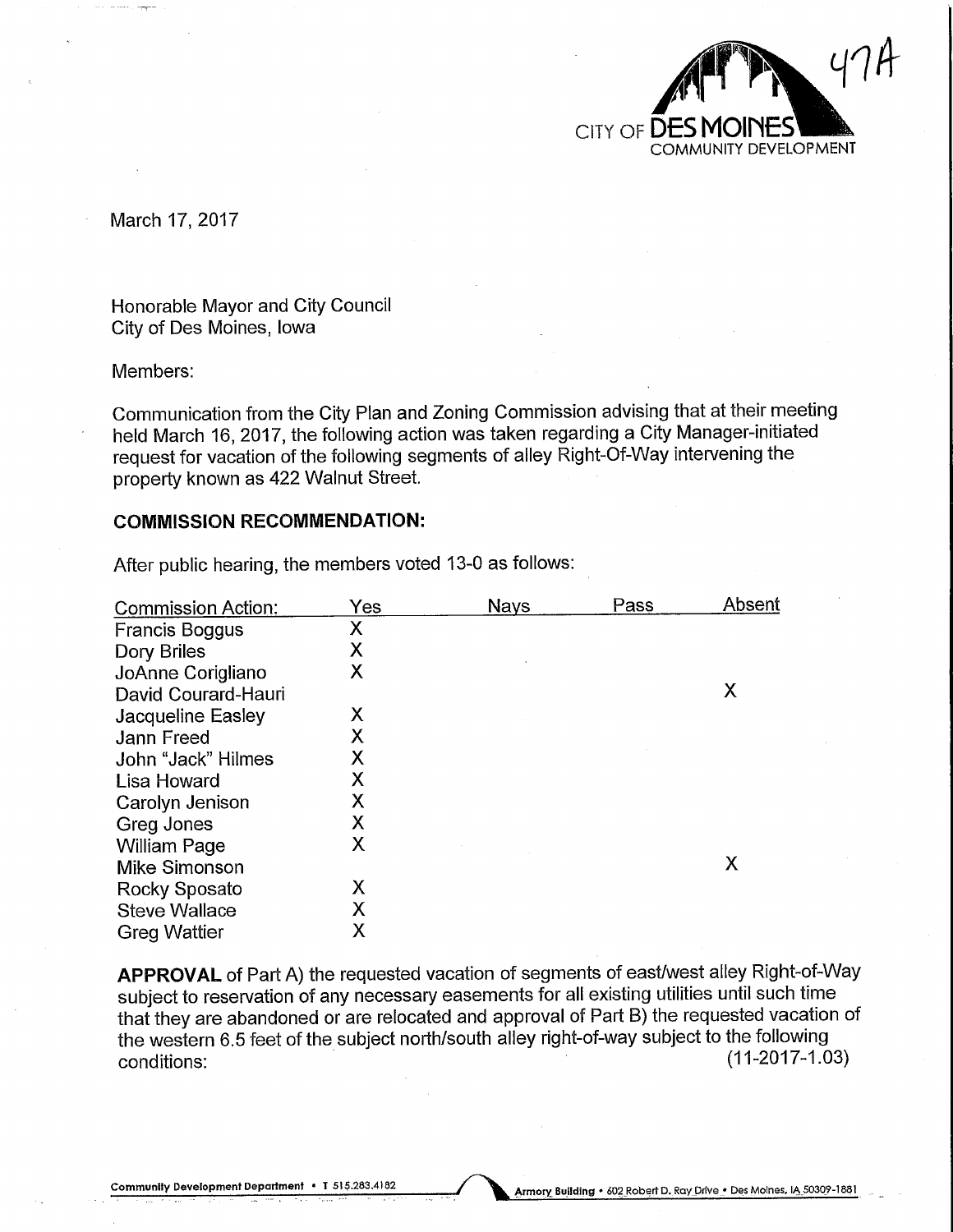- 1. Determination by the City Engineer on the exact amount of the 6.5-foot wide portion of the Right-of-Way to be vacated based on a comprehensive traffic study that investigates impact on adjoining properties and the surrounding street network.
- 2. Reservation of any necessary easements for all existing utilities until such time that they are abandoned or are relocated, as well as consideration of the consolidation of existing dumpsters and grease containers into a space under the new development.

### RECOMMENDATION TO THE P&Z COMMISSION

Part A) Staff recommends approval of the requested vacation of segments of east/west alley Right-of-Way subject to reservation of any necessary easements for all existing utilities until such time that they are abandoned or are relocated.

Part B) Staff recommends approval of the requested vacation of the western 6.5 feet of the subject north/south alley right-of-way subject to the following conditions:

- 1. Determination by the City Engineer on the exact amount of the 6.5-foot wide portion of the Right-of-Way to be vacated based on a comprehensive traffic study that investigates impact on adjoining properties and the surrounding street network.
- 2. Reservation of any necessary easements for all existing utilities until such time that they are abandoned or are relocated, as well as consideration of the consolidation of existing dumpsters and grease containers into a space under the new development.

### STAFF REPORT TO THE PLANNING COMMISSION

#### I. GENERAL INFORMATION

- 1. Purpose of Request: The proposed vacations would allow the segments of Right-of-Way to be assembled with the adjoining parcels, which could then be conveyed to a developer for redevelopment of the parking garage site. The parking garage is at the end of its useful life and a redevelopment proposal for the site has come forward that consists of a mixed use tower project.
- 2. Size of Site: 7,049 square feet (0.16 acres) of alley right-of-way.
- 3. Existing Zoning (site): "C-3" Central Business District Commercial District, "C-3R" Central Business District Mixed Residential District, "GGP" Gambling Games Prohibition Overlay District, "D-0" Downtown Overlay District, and "FSO" Freestanding Sign Overlay District.
- 4. Existing Land Use (site): The north/south Right-of-Way is a paved alley. The east/west segments of Right-of-Way are incorporated in to the existing City-owned parking garage site.

 $\sqrt{2}$ 

### 5. Adjacent Land Use and Zoning:

North - "C-3"; Use is the Capitol Square office building.

**Carl Corporation**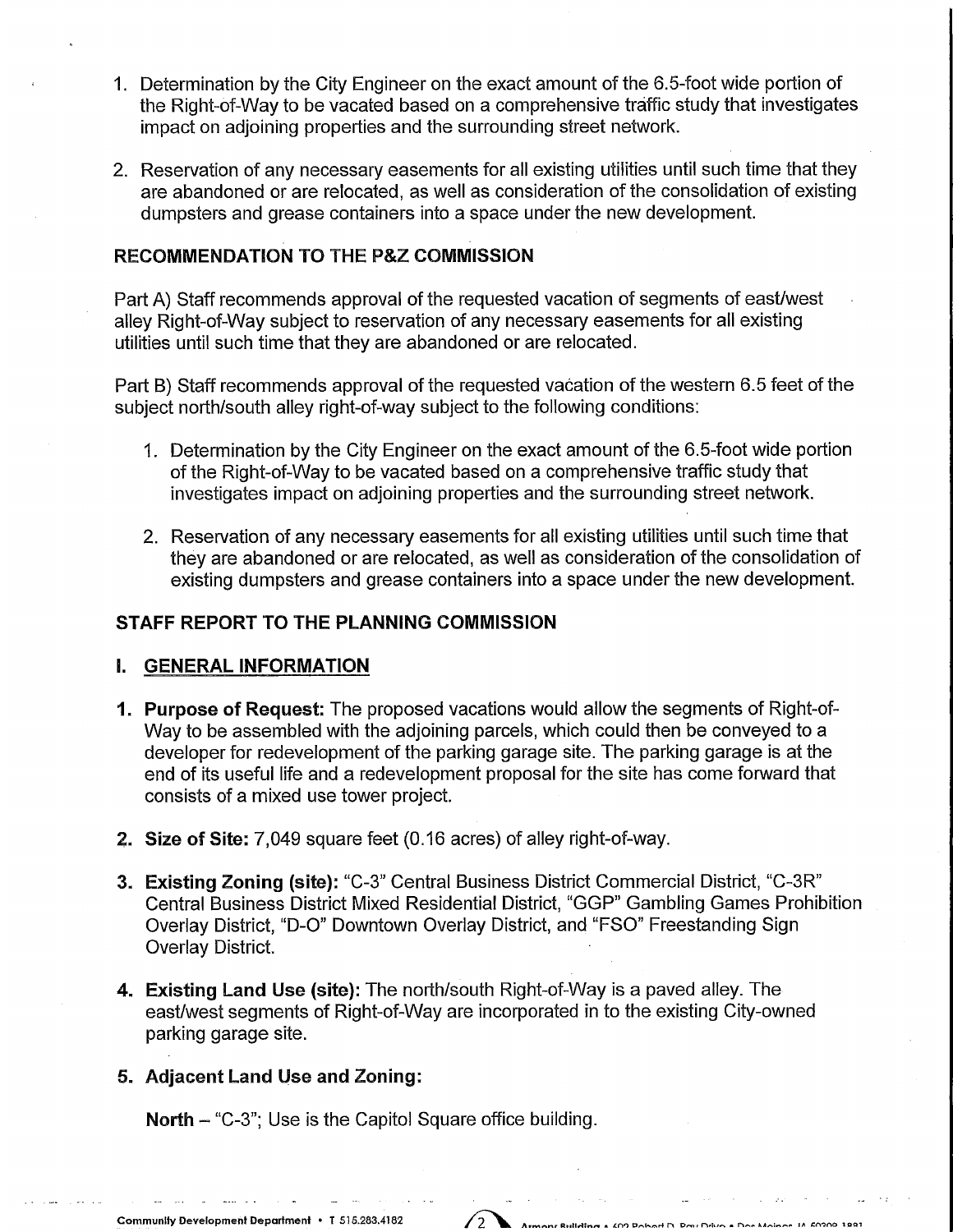South - "C-3R"; Uses are the Hy-Vee Grocery Store and multiple family residential units within a mixed-use building.

East - "C-3" and "C-3R"; Uses are the Kirkwood Apartments, Java Joe's Coffee House, Vaudeville Mews, the Randolph Apartments, Pita Pit, and 1908 Draught House.

West - "C-3"; Uses are the Polk County Courthouse and Polk County Justice Center.

- 6. General Neighborhood/Area Land Uses: The subject segments of Right-of-Way are located in the western half of the block bound by Walnut Street to the north, Court Avenue to the south,  $4<sup>th</sup>$  Street to the east and  $5<sup>th</sup>$  Avenue to the west. The surrounding area contains of a mix of commercial, institutional, and residential uses.
- 7. Applicable Recognized Neighborhood(s): The subject property is located in the Downtown Des Moines Neighborhood. The neighborhood association was notified of the meeting by mailing of the Preliminary Agenda to all recognized neighborhood associations on February 24, 2017 and by mailing of the Final Agenda on March 10, 2017. Additionally, separate notifications of the hearing for this specific item were mailed on March 6, 2017 (10 days prior to the original public hearing) to the neighborhood association and the primary titleholder on file with the Polk County Assessor for each property adjoining or directly across the subject segment of alley right-of-way.

All agendas and notices are mailed to the primary contact designated by the recognized neighborhood association to the City of Des Moines Neighborhood Development Division. The Downtown Des Moines Neighborhood Association notices were mailed to Tony Filippini, 1719 Grand Avenue #210, Des Moines, IA 50309.

### 8. Relevant Zoning History: None.

- 9. PlanDSM: Creating Our Tomorrow Plan Land Use Plan Designation: The subject segments of Right-of-Way are within a site designated as Downtown Mixed Use on the Plan DSM future land use map. The plan defines this category as "mixed-use, high density residential uses, and compact combinations of pedestrian-oriented retail, office, residential, and parking in downtown."
- 10.Applicable Regulations: The Commission, considering the criteria set forth in Chapter 18B of the Iowa Code, reviews all proposals to vacate land dedicated for a specific public purpose, such as for streets and parks, to determine whether the land is still needed for such purpose or may be released (vacated) for other use. The recommendation of the Commission is forwarded to the City Council.

# II. ADDITIONAL APPLICABLE INFORMATION

- 1. Utilities: There is an existing sewer located in the northern east/west alley Right-of-Way. There are no identified sewer, water, or electrical facilities within the other segments of Right-of-Way. Easements must be reserved for any existing utilities until such time that they are abandoned or relocated.
- 2. Street System/Access: On March 17, 1969, by Ordinance Number 7801, the City Council intended to vacate the subject east/west alleys for use in the parking garage

 $\sim 10^{11}$ 

 $\omega_{\rm{max}}=0.5$